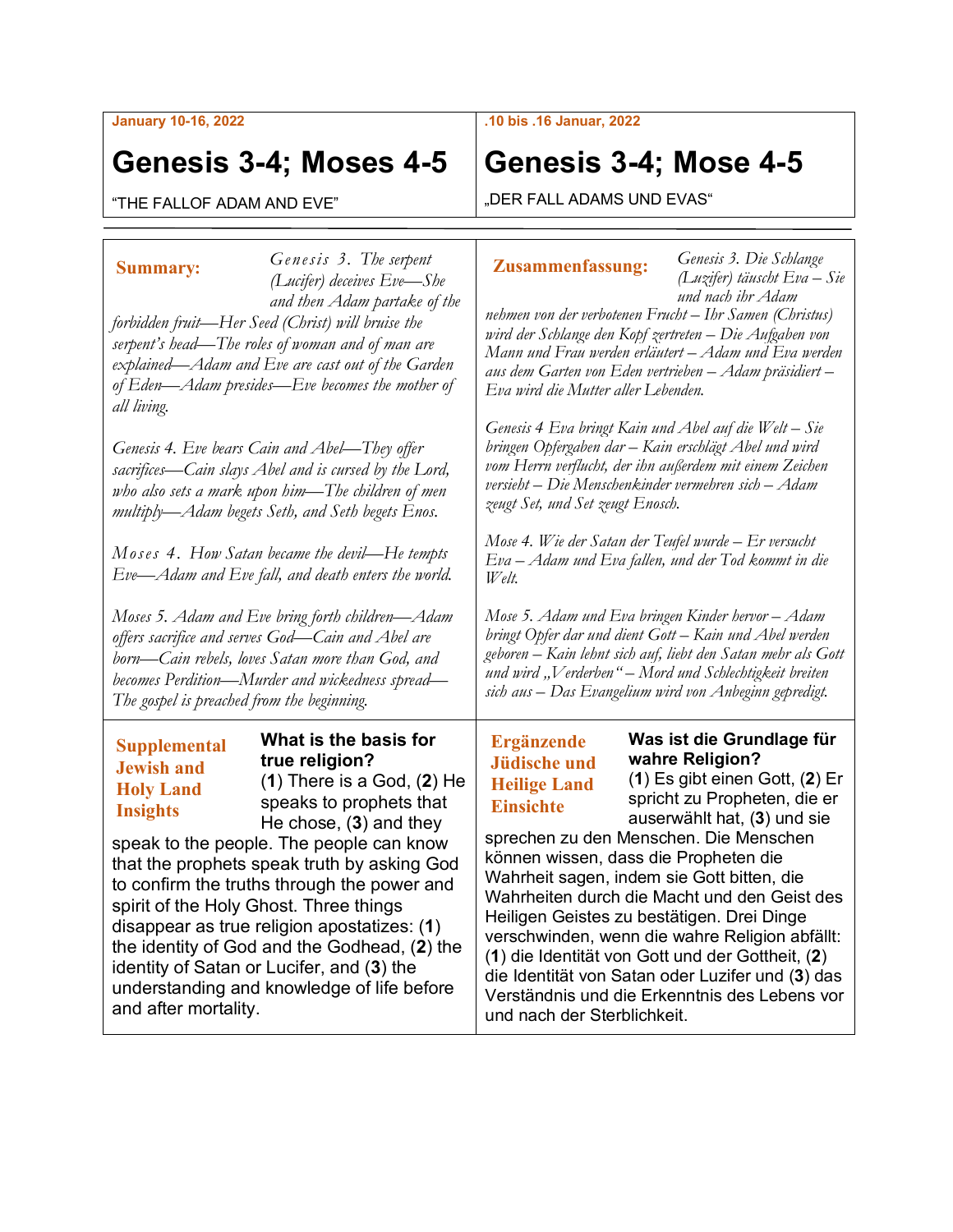### **What happened to the oldest known true religion of mankind?**

The fall of Adam is one of the faded doctrines of Judaism. Discovery of ancient scriptures (The Pearl of Great Price) and the restoration of true temple worship in modern times have restored understanding that was on the earth beginning with Adam and Eve. Following is a collection of (diminished) Jewish thought on Adam, Eve and sin. "For most of the medieval Jewish thinkers, the biblical story of Adam has both a literal and allegorical meaning. Judah Halevi (1075- 1141) wrote that in addition to the loftiest intellect ever possessed by a human being, Adam was endowed with the divine power that enables man to achieve communion with God. Maimonides (1138-1204) held this to be possible through the development of the intellect alone, no other special gift being required. Adam's sin is understood allegorically by Maimonides as a failure to resist the demands of physical passion." "In much the same way Joseph Albo (1380- 1844), a Jewish philosopher and rabbi, born and lived in Spain in the fifteenth century, the author of *Sefer ha-Ikkarim*, a classic work on Judaism fundamentals) interprets the whole of the story of the Garden of Eden allegorically, regarding it as a "symbolic allusion to man's fortune in the world." Thus, Adam represents all of mankind; the Garden of Eden, the world; the Tree of Life, the *Torah*; and the serpent, the evil inclination. Just as Adam is placed in the Garden, in the midst of which stands the Tree of Life, so man is placed in the world in order to observe the commandments of the *Torah*. Having eaten from the forbidden fruit, Adam is banished from the Garden -- in the same way, writes Albo, as man is punished if he disobeys the divine commandments." **(Encyclopedia Judaica Jr.)**

### **Was ist mit der ältesten bekannten wahren Religion der Menschheit passiert?**

Der Fall Adams ist eine der verblassten Lehren des Judentums. Die Entdeckung alter Schriften (Die Köstliche Perle) und die Wiederherstellung der wahren Tempelanbetung in der Neuzeit haben das Verständnis wiederhergestellt, das auf der Erde seit Adam und Eva war. Es folgt eine Sammlung (verminderter) jüdischer Gedanken über Adam, Eva und Sünde. "Für die meisten mittelalterlichen jüdischen Denker hat die biblische Geschichte von Adam sowohl eine wörtliche als auch eine allegorische Bedeutung. Judah Halevi (1075-1141) schrieb, dass Adam zusätzlich zu dem erhabensten Intellekt, den ein Mensch je besaß, mit der göttlichen Kraft ausgestattet war, die es dem Menschen ermöglicht, Gemeinschaft mit Gott zu erlangen. Maimonides (1138-1204) hielt dies allein durch die Entwicklung des Intellekts für möglich, es bedürfe keiner weiteren besonderen Begabung. Adams Sünde wird von Maimonides allegorisch als ein Versäumnis verstanden, den Anforderungen der körperlichen Leidenschaft zu widerstehen." "In ähnlicher Weise interpretiert Joseph Albo (1380-1844), ein jüdischer Philosoph und Rabbi, geboren und lebte im 15. Jahrhundert in Spanien, der Autor von *Sefer ha-Ikkarim*, einem klassischen Werk über die Grundlagen des Judentums) die ganze Geschichte des Gartens Eden allegorisch und betrachtete ihn als "symbolische Anspielung auf das Glück des Menschen in der Welt". Somit repräsentiert Adam die gesamte Menschheit; der Garten Eden, die Welt; der Baum des Lebens, die *Tora*; und die Schlange, die böse Neigung. So wie Adam in den Garten gestellt wird, in dessen Mitte der Baum des Lebens steht, so wird der Mensch in die Welt gestellt, um die Gebote der *Tora* zu befolgen. Nachdem er von der verbotenen Frucht gegessen hat, wird Adam aus dem Garten verbannt – auf die gleiche Weise, schreibt Albo, wie der Mensch bestraft wird, wenn er die göttlichen Gebote missachtet." **(Enzyklopädie Judaica Jr.)**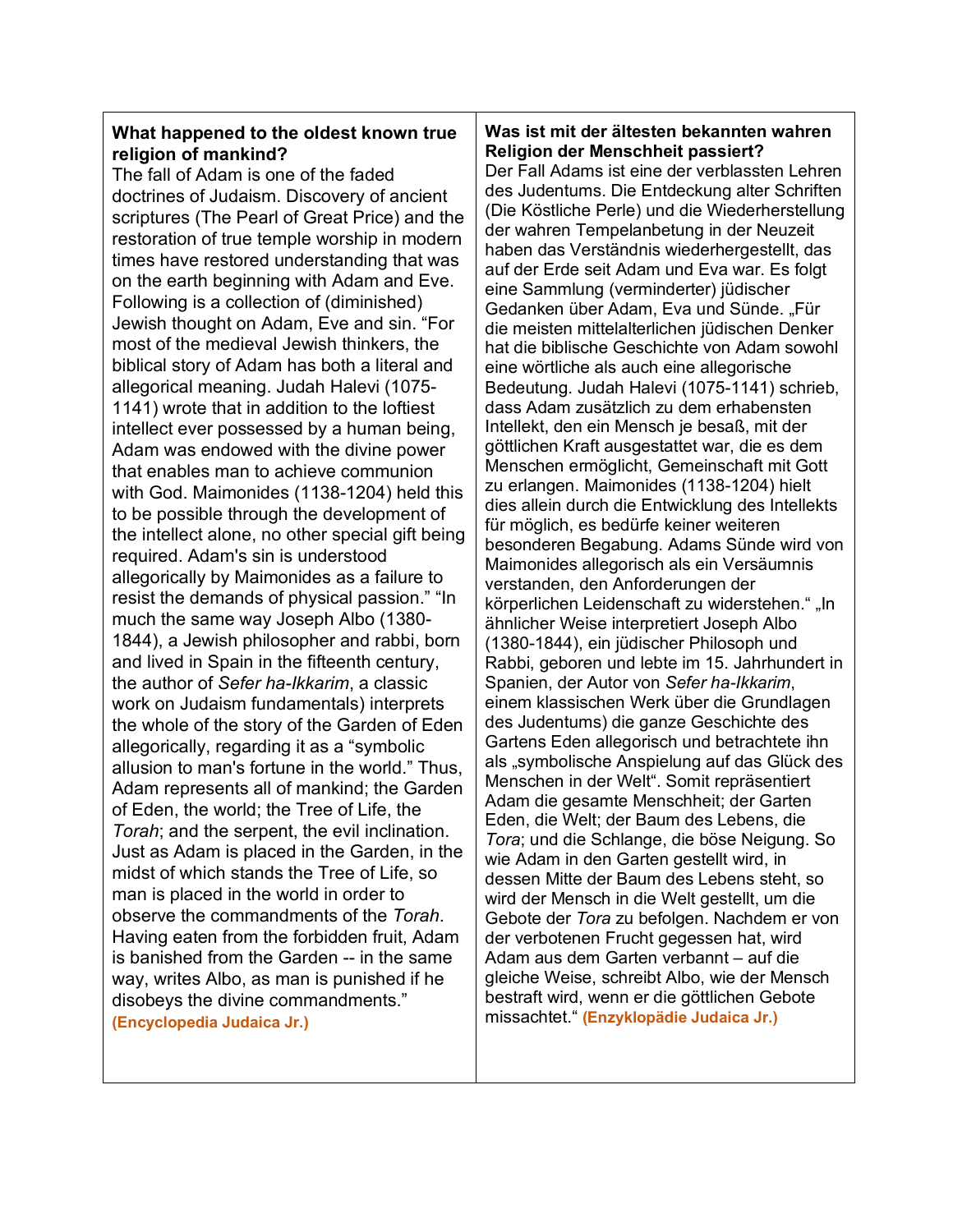## **What has mankind done to true religion without continued revelation from God?**

Death is another fact that has faded in meaning over the centuries. In Judaism, physical death is simply explained: "The *Talmud* explains that there are three partners in the creation of a human being; the father and mother who supply the physical parts, and God, Who supplies the spirit. At death, God reclaims his part, and the spirit lives on even though the body has died." "The exact nature of this afterlife is the subject of great discussion in classical Jewish sources. All agree that after death the soul continues to live. The souls of the righteous enter paradise, or *Gan Eden* (Garden of Eden) as it is generally called. In that state "there is no eating or drinking . . . no envy, hatred or competition but only this: that the righteous sit with crowns on their heads and delight in the splendor of "God's presence" [**Talmud**]. The souls of the wicked enter hell, or *Gehinnom*, as it is known, where they undergo purification before they too can enter paradise." "Some rabbis believed in resurrection. That is that at a certain point in time God will bring everybody back to life and then the world will be a perfect place and physical life will go on indefinitely. This doctrine poses some obvious difficulties: the body actually decomposes after burial so how can it be reconstituted; furthermore, what about overpopulation of the world? Those who believe in resurrection claim that anyway the whole process will be miraculous, and the miracle will solve all the problems. Other rabbis however denied physical resurrection entirely and understood the afterlife to be a completely spiritual experience." "The argument about resurrection lasted well into the Middle-ages and was one of the reasons for the sharp attacks against Maimonides. Many believed that he denied the doctrine and his views started a controversy that

### **Was hat die Menschheit der wahren Religion ohne fortgesetzte Offenbarung von Gott angetan?**

Der Tod ist eine weitere Tatsache, die im Laufe der Jahrhunderte an Bedeutung verloren hat. Im Judentum wird der physische Tod einfach erklärt: "Der *Talmud* erklärt, dass es drei Partner bei der Erschaffung eines Menschen gibt; der Vater und die Mutter, die die physischen Teile liefern, und Gott, der den Geist liefert. Beim Tod fordert Gott seinen Teil zurück, und der Geist lebt weiter, obwohl der Körper gestorben ist." "Die genaue Natur dieses Jenseits ist Gegenstand großer Diskussionen in klassischen jüdischen Quellen. Alle sind sich einig, dass die Seele nach dem Tod weiterlebt. Die Seelen der Rechtschaffenen betreten das Paradies oder *Gan Eden* (Garten Eden), wie es allgemein genannt wird. In diesem Zustand "wird weder gegessen noch getrunken. . . kein Neid, Hass oder Konkurrenz, sondern nur das: dass die Gerechten mit Kronen auf dem Haupt sitzen und sich an der Pracht der "Gegenwart Gottes" [**Talmud**] erfreuen. Die Seelen der Bösen betreten die Hölle, oder *Gehinnom*, wie es bekannt ist, wo sie gereinigt werden, bevor auch sie das Paradies betreten können." "Einige Rabbiner glaubten an die Auferstehung. Das heißt, zu einem bestimmten Zeitpunkt wird Gott jeden wieder zum Leben erwecken und dann wird die Welt ein perfekter Ort sein und das physische Leben wird auf unbestimmte Zeit weitergehen. Diese Lehre wirft einige offensichtliche Schwierigkeiten auf: Der Körper zersetzt sich tatsächlich nach der Bestattung, wie kann er also wiederhergestellt werden? Außerdem, was ist mit der Überbevölkerung der Welt? Diejenigen, die an die Auferstehung glauben, behaupten, dass der ganze Prozess sowieso ein Wunder sein wird und das Wunder alle Probleme lösen wird. Andere Rabbiner leugneten jedoch die physische Auferstehung vollständig und verstanden das Leben nach dem Tod als eine völlig spirituelle Erfahrung." "Der Streit um die Auferstehung dauerte bis weit ins Mittelalter und war einer der Gründe für die scharfen Angriffe gegen Maimonides. Viele glaubten, dass er die Doktrin leugnete und seine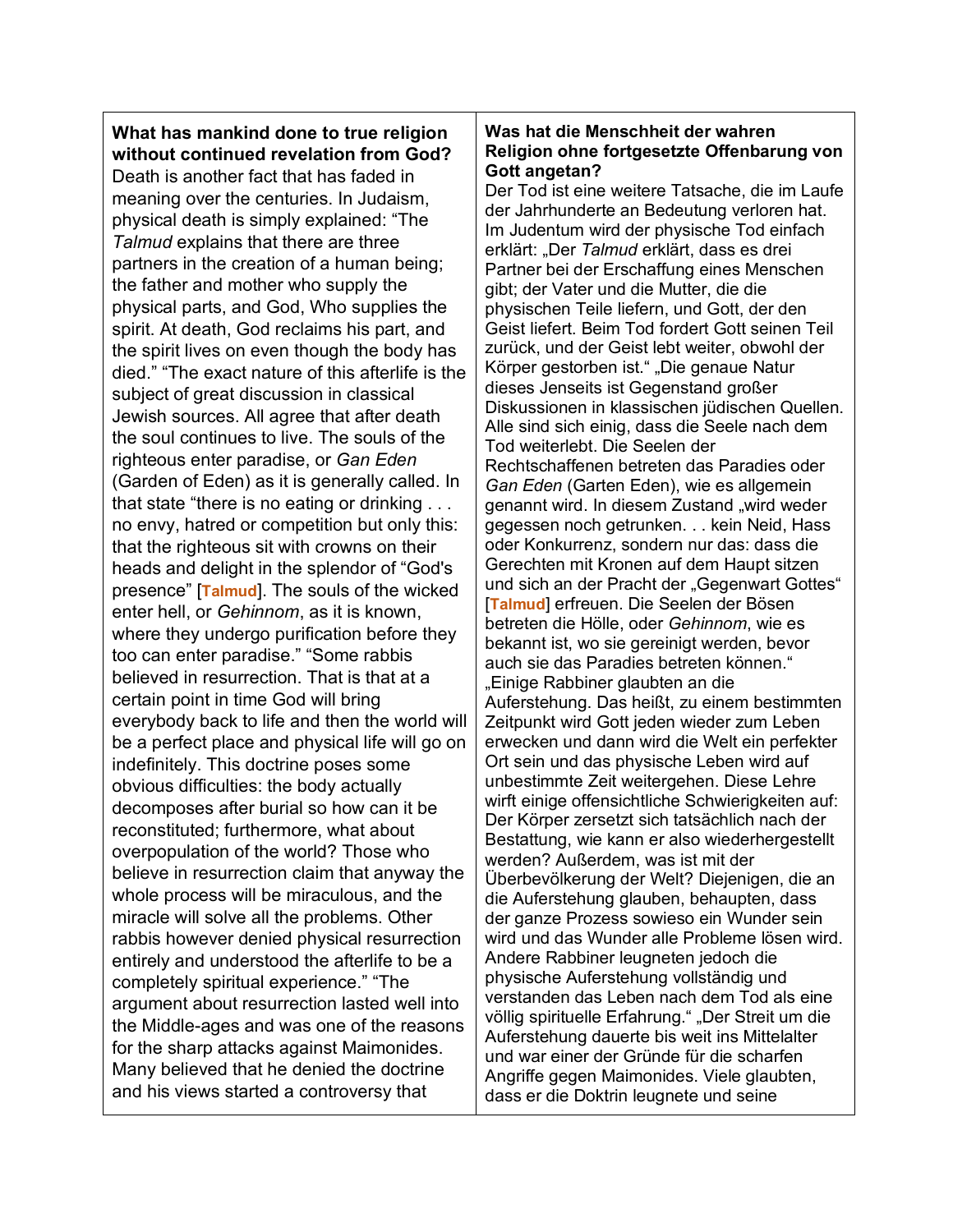| lasted for hundreds of years. In modern<br>times most Jewish theologians do not<br>subscribe to the doctrine of physical<br>resurrection and movements such as<br>Reform Judaism do not consider it to be a<br>necessary belief for the Jew." (Encyclopedia<br>Judaica Jr.)                                                                                                                                                                                                                                                                                                                                                                                                                                                                                                                                                                                                                                                                                                                                                                                                                                                                                                                                                                                                                                                                                                                                                                                                                                                                                                                                                                                | Ansichten lösten eine Kontroverse aus, die<br>Hunderte von Jahren andauerte. In der Neuzeit<br>halten sich die meisten jüdischen Theologen<br>nicht an die Lehre von der physischen<br>Auferstehung und Bewegungen wie das<br>Reformjudentum halten sie nicht für einen<br>notwendigen Glauben für den Juden."<br>(Enzyklopädie Judaica Jr.)                                                                                                                                                                                                                                                                                                                                                                                                                                                                                                                                                                                                                                                                                                                                                                                                                                                                                                                                                                                                                                                                                                                                                                                                                                                                                                                                                                                                                                                                                                                                                                  |
|------------------------------------------------------------------------------------------------------------------------------------------------------------------------------------------------------------------------------------------------------------------------------------------------------------------------------------------------------------------------------------------------------------------------------------------------------------------------------------------------------------------------------------------------------------------------------------------------------------------------------------------------------------------------------------------------------------------------------------------------------------------------------------------------------------------------------------------------------------------------------------------------------------------------------------------------------------------------------------------------------------------------------------------------------------------------------------------------------------------------------------------------------------------------------------------------------------------------------------------------------------------------------------------------------------------------------------------------------------------------------------------------------------------------------------------------------------------------------------------------------------------------------------------------------------------------------------------------------------------------------------------------------------|---------------------------------------------------------------------------------------------------------------------------------------------------------------------------------------------------------------------------------------------------------------------------------------------------------------------------------------------------------------------------------------------------------------------------------------------------------------------------------------------------------------------------------------------------------------------------------------------------------------------------------------------------------------------------------------------------------------------------------------------------------------------------------------------------------------------------------------------------------------------------------------------------------------------------------------------------------------------------------------------------------------------------------------------------------------------------------------------------------------------------------------------------------------------------------------------------------------------------------------------------------------------------------------------------------------------------------------------------------------------------------------------------------------------------------------------------------------------------------------------------------------------------------------------------------------------------------------------------------------------------------------------------------------------------------------------------------------------------------------------------------------------------------------------------------------------------------------------------------------------------------------------------------------|
| What happened to the concept of "Satan"<br>as it diminished into the idea of "bad<br>impulses?"<br>"Feelings of hatred, envy, self-indulgence,<br>sexual drives, greed are woven into man's<br>nature as God created him. But these<br>impulses can be re-directed by the yezer ha-<br>tov, (good impulses) guided and disciplined<br>by the laws of the Torah, so that instead of<br>destructive forces they become creative<br>powers for good. The sages taught that<br>studying the Torah and living according to its<br>commandments are the best way to assure<br>this good. Men then marry, have children,<br>develop commerce, act against injustice and<br>persecution in a spirit of responsibility and<br>high purpose. One need only look at the<br>world around us to see the tragic results<br>when the yezer ha-ra (bad impulse) is<br>irresponsible and unrestrained." "Neither<br>great personalities nor simple folk are<br>immune to the power of the yezer ha-ra,<br>which in rabbinic literature, is usually<br>depicted as the influence of Satan. The<br>function of Satan is to tempt all humanity<br>and to test a person's sincerity. The rabbis<br>taught that one must therefore always be<br>aware of the power of temptation, for the<br>yezer ha-ra can grow and become a bad<br>habit. At first it resembles the thread of a<br>spider's web, the wise men tell us, -- fragile<br>and barely visible. If not controlled it will<br>become as strong as a stout rope. Judaism<br>places a high value on the good that results<br>from man's victory over his evil inclinations.<br>"Who is mighty?" ask the sages. "One who | Was ist mit dem Begriff "Satan" passiert,<br>als er zur Idee "schlechter Impulse" wurde?<br>"Gefühle von Hass, Neid, Selbstgefälligkeit,<br>sexuellen Trieben und Gier sind in die Natur<br>des Menschen eingewoben, wie Gott ihn<br>geschaffen hat. Aber diese Impulse können<br>durch die yezer ha-tov (gute Impulse)<br>umgelenkt werden, die von den Gesetzen der<br>Tora geleitet und diszipliniert werden, so dass<br>sie anstelle von zerstörerischen Kräften zu<br>schöpferischen Kräften für das Gute werden.<br>Die Weisen lehrten, dass das Studium der Tora<br>und das Leben nach ihren Geboten der beste<br>Weg sind, dieses Gute zu gewährleisten.<br>Männer heiraten dann, bekommen Kinder,<br>entwickeln Handel, handeln<br>verantwortungsbewusst und zielstrebig gegen<br>Ungerechtigkeit und Verfolgung. Man muss<br>sich nur die Welt um uns herum ansehen, um<br>die tragischen Folgen zu erkennen, wenn das<br>yezer ha-ra (schlechter Impuls)<br>unverantwortlich und hemmungslos ist."<br>"Weder große Persönlichkeiten noch einfache<br>Leute sind gegen die Macht des yezer ha-ra<br>immun, das in der rabbinischen Literatur<br>normalerweise als der Einfluss Satans<br>dargestellt wird. Die Funktion Satans besteht<br>darin, die ganze Menschheit in Versuchung zu<br>führen und die Aufrichtigkeit einer Person zu<br>prüfen. Die Rabbiner lehrten, dass man sich<br>daher immer der Macht der Versuchung<br>bewusst sein muss, denn das yezer ha-ra kann<br>wachsen und zu einer schlechten<br>Angewohnheit werden. Zunächst gleicht es<br>dem Faden eines Spinnennetzes, sagen uns<br>die Weisen, - zerbrechlich und kaum sichtbar.<br>Wenn es nicht kontrolliert wird, wird es so stark<br>wie ein dickes Seil. Das Judentum legt großen<br>Wert auf das Gute, das aus dem Sieg des<br>Menschen über seine bösen Neigungen<br>resultiert. "Wer ist mächtig?" fragen Sie die |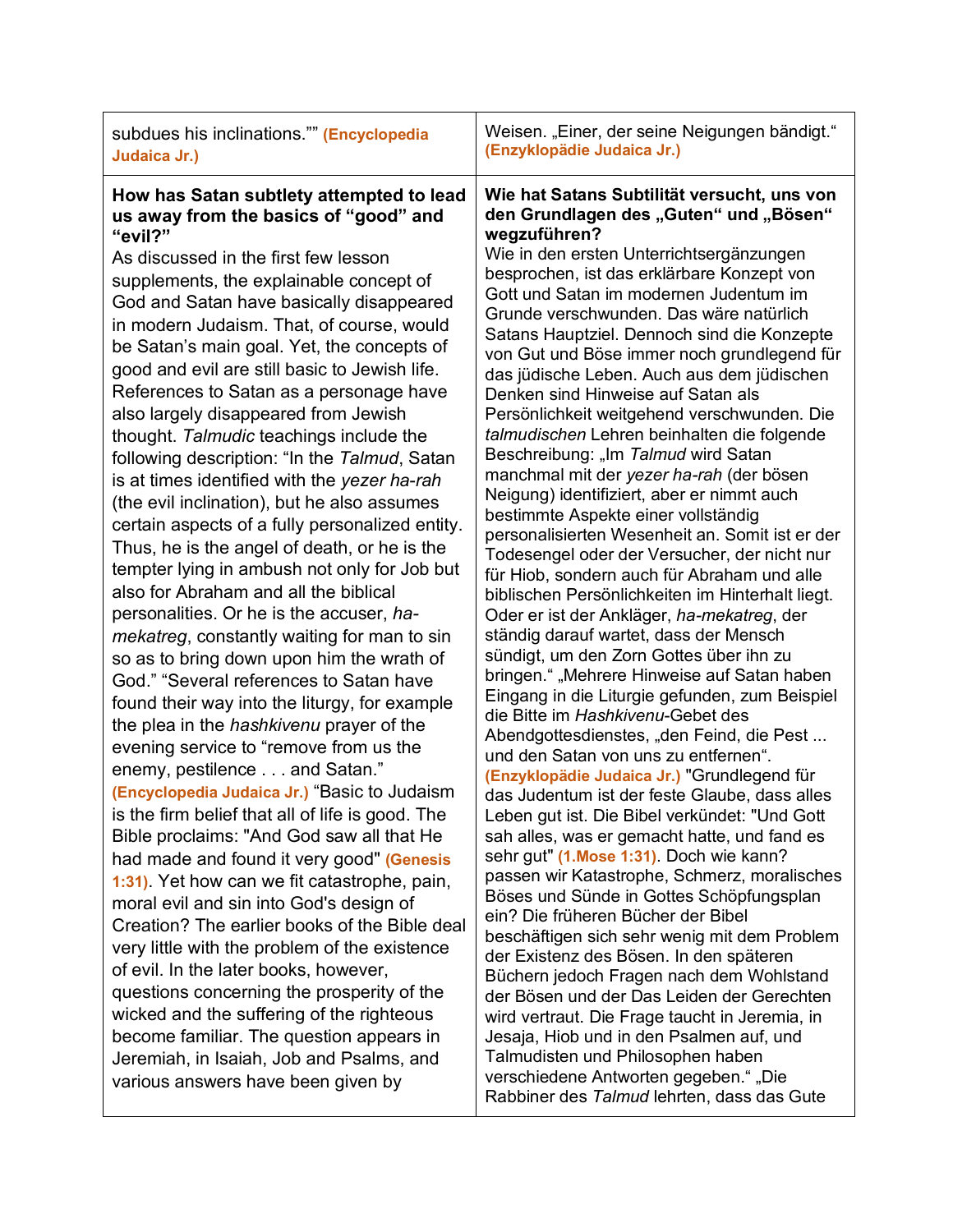*Talmudists* and philosophers." "The rabbis of the *Talmud* taught that as good derives from God who is merciful and loving, so does evil. This also removes any idea of separate gods. The rabbis say that just as a man blesses God for the good bestowed upon him, so must he bless Him for evil. To the vexing problem of the seemingly unjust distribution of good and evil the replies are varied. One answer is that it is beyond the understanding of man's mind. Another opinion states that the righteous, suffering in this world, might be receiving punishments for the sins of their ancestors, while the wicked may be prospering because of *zekhut avot,* the merit of pious ancestors. . The most widespread explanation is that the righteous receive their punishment for any small transgression so they can then enjoy their full reward in the world to come. The wicked are rewarded in this world for the slightest good deed but in the next world they will reap the full measure of punishment they deserve. The sufferings of the righteous are also a sort of test, "afflictions of love" which develop in them patience and complete faith. The Book of Job and other biblical sources support this view. Evil initiated by man himself is considered the product of his evil inclination, the *yezer ha-ra* (the evil inclination), a distinct part of man's nature. Yet, it is within man's power to restrain and redirect his evil inclination with the guidance of Torah and its teachings, the only proven antidote. This self-control enables man to serve God with both his good and evil inclinations, helping him to live a good life, and to grow in holiness." **(Encyclopedia Judaica Jr.)**

von einem barmherzigen und liebevollen Gott kommt, so auch das Böse. Dies beseitigt auch jede Vorstellung von getrennten Göttern. Die Rabbiner sagen, dass so, wie ein Mensch Gott für das Gute segnet, das ihm verliehen wird muss er Ihn für das Böse segnen. Auf das ärgerliche Problem der scheinbar ungerechten Verteilung von Gut und Böse gibt es verschiedene Antworten. Eine Antwort ist, dass dies das Verständnis des menschlichen Verstandes übersteigt. Eine andere Meinung besagt, dass die Gerechten, die in dieser Welt leiden, möglicherweise Strafen für die Sünden ihrer Vorfahren erhalten, während die Bösen aufgrund von *Zekhut avot*, dem Verdienst frommer Vorfahren, gedeihen können. Die am weitesten verbreitete Erklärung ist, dass die Rechtschaffenen ihre Strafe für jede kleine Übertretung erhalten, damit sie dann in der kommenden Welt ihre volle Belohnung genießen können. Die Bösen werden in dieser Welt für die kleinste gute Tat belohnt, aber in der nächsten Welt werden sie die volle Strafe ernten, die sie verdienen. Die Leiden der Gerechten sind auch eine Art Prüfung, "Liebesbedrängnisse", die in ihnen Geduld und vollen Glauben entwickeln. Das Buch Hiob und andere biblische Quellen unterstützen diese Ansicht. Das vom Menschen selbst initiierte Böse wird als das Produkt seiner bösen Neigung angesehen, dem *yezer ha-ra (*die böse Neigung), einem bestimmten Teil der menschlichen Natur. Dennoch liegt es in der Macht des Menschen, seine bösen Neigungen mit der Führung der Tora und ihrer Lehren, dem einzigen bewährten Gegenmittel, zu zügeln und umzulenken. Diese Selbstbeherrschung ermöglicht es dem Menschen, Gott sowohl mit seinen guten als auch mit seinen bösen Neigungen zu dienen, ihm zu helfen, ein gutes Leben zu führen und in der Heiligkeit zu wachsen." **(Enzyklopädie Judaica Jr.)**

| How is pre- and post-mortal life explained                                            | Wie wird das prä- und postmortale Leben                                                                                                  |
|---------------------------------------------------------------------------------------|------------------------------------------------------------------------------------------------------------------------------------------|
| in Jewish religious thought?                                                          | im jüdischen religiösen Denken erklärt?                                                                                                  |
| The concept of a pre-mortal life has also<br>long since disappeared from Judaism, yet | Das Konzept eines vorirdischen Lebens ist<br>auch aus dem Judentum längst verschwunden,<br>doch kann man in Schriftrollen vom Toten Meer |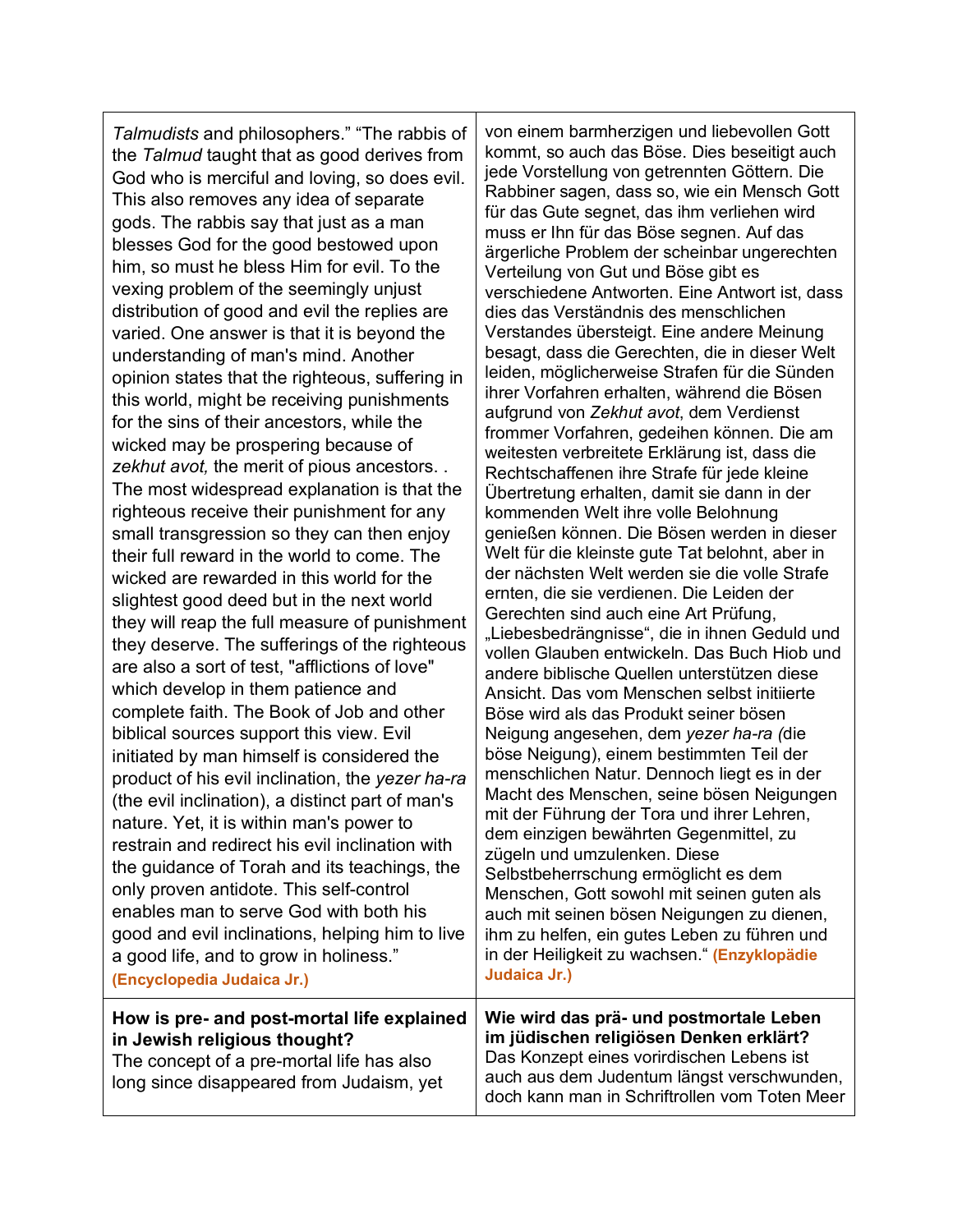inference of life before birth can be seen in Dead Sea Scroll writings and in the discussions of Jewish sages earlier than Moses Maimonides, eight hundred years ago. It seems that since his compilation of Jewish thought and the code of laws the concept of a pre-mortal life has been rejected or at least it has disappeared from Jewish thought. "Naturally, not all Jews accepted the new role of the sages and their methods of interpreting the *Torah*. Had not the last of the prophets, Malachi, written: "For the priests' lips preserve knowledge, and one should seek the law at his mouth; for he is the messenger of the Lord of Hosts?"; was it not then the priests and the wealthy landowners who were entitled to interpret the *Torah*? And was not the Temple rather than the synagogue the true center of Jewish life? Before long there had developed a political/religious party, representing the priestly class, which opposed the sages. This party took the name *Zedukim* (Sadducees) probably because a priest named *Zadok* was selected by both David **(II Samuel 8:17)** and Solomon **(I Kings 1:34)** to control the affairs of the Temple and because *Zadok's* descendants constituted the Temple hierarchy down to the second century B.C.E. The *Sadducees* refused to accept a precept as binding unless it was based directly on the *Torah*. They denied the validity of the Oral Law as developed by the *Pharisees*. The *Sadducees* also rejected the *Pharisaic* belief in the immortality of the soul and the resurrection of the body (claiming that there is no basis for these beliefs in the *Torah*). They also disagreed with the *Pharisees* in regard to the question of free will. Whereas the latter group claimed that human freedom was somewhat limited by fate, the *Sadducees* . . ." take away fate entirely, and suppose that God is not concerned in our doing or not doing what is evil; and they say that to act what is good, or what is evil, is at

und in den Diskussionen jüdischer Weiser vor Moses Maimonides vor 800 Jahren Rückschlüsse auf das Leben vor der Geburt ziehen. Es scheint, dass seit seiner Zusammenstellung des jüdischen Denkens und des Gesetzeskodex das Konzept eines vorirdischen Lebens abgelehnt oder zumindest aus dem jüdischen Denken verschwunden ist. "Natürlich akzeptierten nicht alle Juden die neue Rolle der Weisen und ihre Methoden zur Auslegung der *Tora*. Hatte nicht der letzte der Propheten, Maleachi, geschrieben: "Denn die Lippen der Priester bewahren die Erkenntnis, und man sollte das Gesetz in seinem Mund suchen; denn er ist der Gesandte des Herrn der Heerscharen?"; Waren es damals nicht die Priester und die wohlhabenden Grundbesitzer, die berechtigt waren, die *Tora* auszulegen? Und war nicht eher der Tempel als die Synagoge das wahre Zentrum jüdischen Lebens? Bald hatte sich eine politisch-religiöse Partei entwickelt, die die Priesterklasse repräsentierte, die sich den Weisen widersetzte. Diese Partei nahm den Namen *Zedukim* (Sadduzäer) an, wahrscheinlich weil ein Priester namens *Zadok* sowohl von David **(2.Samuel 8:17)** als auch von Salomo **(1.Könige 1:34)** ausgewählt wurde, um die Angelegenheiten des Tempels zu kontrollieren, und weil Zadoks Nachkommen den Tempel bildeten Hierarchie bis ins 2. Jahrhundert v. Chr. Die *Sadduzäer* weigerten sich, ein Gebot als verbindlich anzunehmen, es sei denn, es basierte direkt auf der *Tora*. Sie leugneten die Gültigkeit des mündlichen Gesetzes, wie es von den *Pharisäern* entwickelt wurde. Die *Sadduzäer* lehnten auch den *pharisäischen* Glauben an die Unsterblichkeit der Seele und die Auferstehung des Körpers ab (und behaupteten, es gebe keine Grundlage für diesen Glauben in der *Tora*). Auch in der Frage des freien Willens waren sie mit den *Pharisäern* nicht einverstanden. Während die letztgenannte Gruppe behauptete, die menschliche Freiheit sei durch das Schicksal etwas eingeschränkt, sagten die *Sadduzäer*. . ." Nimm das Schicksal ganz weg und nimm an, Gott sei nicht daran interessiert, was wir tun oder nicht tun, was böse ist; und sie sagen, dass das Gute oder Böse zu handeln, die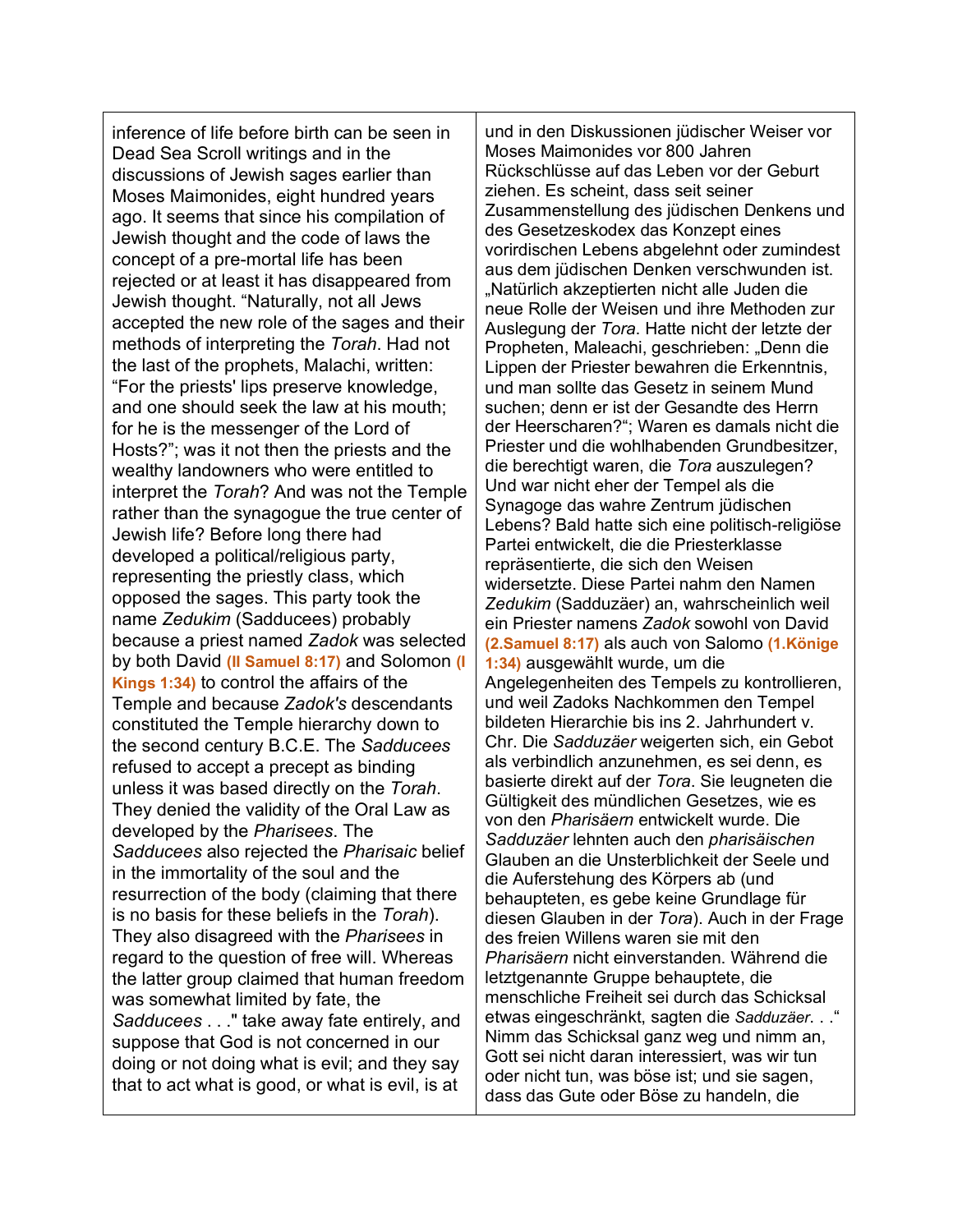| man's own choice" as the ancient                                                                                                                                                                                                                                                                                                                                                                                                                                                                                                                                                                                                                                                                                                                                                                                                                                                                                                                       | eigene Wahl des Menschen ist " wie es der                                                                                                                                                                                                                                                                                                                                                                                                                                                                                                                                                                                                                                                                                                                                                                                                                                                                                                                                                                                               |
|--------------------------------------------------------------------------------------------------------------------------------------------------------------------------------------------------------------------------------------------------------------------------------------------------------------------------------------------------------------------------------------------------------------------------------------------------------------------------------------------------------------------------------------------------------------------------------------------------------------------------------------------------------------------------------------------------------------------------------------------------------------------------------------------------------------------------------------------------------------------------------------------------------------------------------------------------------|-----------------------------------------------------------------------------------------------------------------------------------------------------------------------------------------------------------------------------------------------------------------------------------------------------------------------------------------------------------------------------------------------------------------------------------------------------------------------------------------------------------------------------------------------------------------------------------------------------------------------------------------------------------------------------------------------------------------------------------------------------------------------------------------------------------------------------------------------------------------------------------------------------------------------------------------------------------------------------------------------------------------------------------------|
| historian, Josephus (37-95?) put it."                                                                                                                                                                                                                                                                                                                                                                                                                                                                                                                                                                                                                                                                                                                                                                                                                                                                                                                  | antike Historiker Josephus (37-95?)                                                                                                                                                                                                                                                                                                                                                                                                                                                                                                                                                                                                                                                                                                                                                                                                                                                                                                                                                                                                     |
| (Encyclopedia Judaica Jr.)                                                                                                                                                                                                                                                                                                                                                                                                                                                                                                                                                                                                                                                                                                                                                                                                                                                                                                                             | ausdrückte." (Enzyklopädie Judaica Jr.)                                                                                                                                                                                                                                                                                                                                                                                                                                                                                                                                                                                                                                                                                                                                                                                                                                                                                                                                                                                                 |
| How does the Moslem "Dome of the<br>Chain" in Jerusalem play a role in the<br>final judgement?<br>On the "Temple Mount," close to where the<br>"Holy of Holies" was located is what some<br>Moslem worshippers feel is the "Site of Last<br>Judgment." In Islamic tradition the Dome of<br>the Chain, with its 17-evenly spaced pillars,<br>marks the place where in the "end of days"<br>the last judgment will take place. The<br>judgement will be using a chain drawn from<br>this dome, above the "Gate Beautiful,"<br>across the Kidron valley to the Mount of<br>Olives, allowing passage only to the just and<br>stopping all the sinful. A Moslem cleric<br>explained to me that one would be judged by<br>balancing the good and the evil deeds of life<br>while walking on the chain to the "Mount of<br>Judgement," the Mount of Olives. This<br>invokes the man-made concept of good-<br>deeds balancing out the sins, the bad-<br>deeds! | Welche Rolle spielt der muslimische<br>"Kettendom" in Jerusalem beim Jüngsten<br>Gericht?<br>Auf dem "Tempelberg", in der Nähe des<br>"Allerheiligsten," befindet sich das, was einige<br>muslimische Gläubige als "Ort des Jüngsten<br>Gerichts" empfinden. In der islamischen<br>Tradition markiert der Kettendom mit seinen 17<br>gleichmäßig verteilten Säulen den Ort, an dem<br>am "Ende der Tage" das Jüngste Gericht<br>stattfinden wird. Das Gericht wird eine Kette<br>verwenden, die von dieser Kuppel über dem<br>"schönes Tor" über das Kidron-Tal zum Ölberg<br>gezogen wird, um nur den Gerechten den<br>Durchgang zu ermöglichen und alle Sündigen<br>zu stoppen. Ein muslimischer Geistlicher<br>erklärte mir, dass man gerichtet würde, indem<br>man die guten und die bösen Taten des<br>Lebens abwägte, während man auf der Kette<br>zum "Berg des Gerichts", dem Ölberg, ging.<br>Dies beschwört das von Menschenhand<br>geschaffene Konzept der guten Taten, die die<br>Sünden, die schlechten Taten ausgleichen! |
| What foreshadowed the forgiveness of                                                                                                                                                                                                                                                                                                                                                                                                                                                                                                                                                                                                                                                                                                                                                                                                                                                                                                                   | Was deutete auf die Vergebung der Sünden                                                                                                                                                                                                                                                                                                                                                                                                                                                                                                                                                                                                                                                                                                                                                                                                                                                                                                                                                                                                |
| sins at the Temple and on the Mount of                                                                                                                                                                                                                                                                                                                                                                                                                                                                                                                                                                                                                                                                                                                                                                                                                                                                                                                 | im Tempel und auf dem Ölberg hin?                                                                                                                                                                                                                                                                                                                                                                                                                                                                                                                                                                                                                                                                                                                                                                                                                                                                                                                                                                                                       |
| Olives?                                                                                                                                                                                                                                                                                                                                                                                                                                                                                                                                                                                                                                                                                                                                                                                                                                                                                                                                                | Ein Beispiel ist ein besonderes Opfer einer                                                                                                                                                                                                                                                                                                                                                                                                                                                                                                                                                                                                                                                                                                                                                                                                                                                                                                                                                                                             |
| An example is a special sacrifice of a goat,                                                                                                                                                                                                                                                                                                                                                                                                                                                                                                                                                                                                                                                                                                                                                                                                                                                                                                           | Ziege, die mit einem roten Band gebunden ist                                                                                                                                                                                                                                                                                                                                                                                                                                                                                                                                                                                                                                                                                                                                                                                                                                                                                                                                                                                            |
| tied with a red ribbon, performed in the                                                                                                                                                                                                                                                                                                                                                                                                                                                                                                                                                                                                                                                                                                                                                                                                                                                                                                               | und im Tempel in Anlehnung an den Heiligen                                                                                                                                                                                                                                                                                                                                                                                                                                                                                                                                                                                                                                                                                                                                                                                                                                                                                                                                                                                              |
| temple in similitude of the Holy One taking                                                                                                                                                                                                                                                                                                                                                                                                                                                                                                                                                                                                                                                                                                                                                                                                                                                                                                            | durchgeführt wird, der unsere Sünden auf sich                                                                                                                                                                                                                                                                                                                                                                                                                                                                                                                                                                                                                                                                                                                                                                                                                                                                                                                                                                                           |
| our sins upon Himself. That is symbolically                                                                                                                                                                                                                                                                                                                                                                                                                                                                                                                                                                                                                                                                                                                                                                                                                                                                                                            | nimmt. Das ist symbolisch mit der Farbe Rot                                                                                                                                                                                                                                                                                                                                                                                                                                                                                                                                                                                                                                                                                                                                                                                                                                                                                                                                                                                             |
| tied to the color red. One offering at Yom                                                                                                                                                                                                                                                                                                                                                                                                                                                                                                                                                                                                                                                                                                                                                                                                                                                                                                             | verbunden. Eine Opfergabe an Jom Kippur war                                                                                                                                                                                                                                                                                                                                                                                                                                                                                                                                                                                                                                                                                                                                                                                                                                                                                                                                                                                             |
| Kippur was a goat escaping the temple                                                                                                                                                                                                                                                                                                                                                                                                                                                                                                                                                                                                                                                                                                                                                                                                                                                                                                                  | eine Ziege, die mit den Sünden des Volkes aus                                                                                                                                                                                                                                                                                                                                                                                                                                                                                                                                                                                                                                                                                                                                                                                                                                                                                                                                                                                           |
| confines through the Gate Beautiful with the                                                                                                                                                                                                                                                                                                                                                                                                                                                                                                                                                                                                                                                                                                                                                                                                                                                                                                           | den Tempelgrenzen durch das schöne Tor                                                                                                                                                                                                                                                                                                                                                                                                                                                                                                                                                                                                                                                                                                                                                                                                                                                                                                                                                                                                  |
| sins of the people and tied with a red ribbon.                                                                                                                                                                                                                                                                                                                                                                                                                                                                                                                                                                                                                                                                                                                                                                                                                                                                                                         | entkam und mit einem roten Band                                                                                                                                                                                                                                                                                                                                                                                                                                                                                                                                                                                                                                                                                                                                                                                                                                                                                                                                                                                                         |
| It died on its own outside the temple. The                                                                                                                                                                                                                                                                                                                                                                                                                                                                                                                                                                                                                                                                                                                                                                                                                                                                                                             | zusammengebunden wurde. Es starb von                                                                                                                                                                                                                                                                                                                                                                                                                                                                                                                                                                                                                                                                                                                                                                                                                                                                                                                                                                                                    |
| Gate Beautiful is also known by the names                                                                                                                                                                                                                                                                                                                                                                                                                                                                                                                                                                                                                                                                                                                                                                                                                                                                                                              | selbst außerhalb des Tempels. Das schönes                                                                                                                                                                                                                                                                                                                                                                                                                                                                                                                                                                                                                                                                                                                                                                                                                                                                                                                                                                                               |
| The Gate of Mercy and The Gate of                                                                                                                                                                                                                                                                                                                                                                                                                                                                                                                                                                                                                                                                                                                                                                                                                                                                                                                      | Tor ist auch unter den Namen, das Tor der                                                                                                                                                                                                                                                                                                                                                                                                                                                                                                                                                                                                                                                                                                                                                                                                                                                                                                                                                                                               |
| Forgiveness. "In the times of the Temple in                                                                                                                                                                                                                                                                                                                                                                                                                                                                                                                                                                                                                                                                                                                                                                                                                                                                                                            | Barmherzigkeit und das Tor der Vergebung                                                                                                                                                                                                                                                                                                                                                                                                                                                                                                                                                                                                                                                                                                                                                                                                                                                                                                                                                                                                |
| Jerusalem, the ritual performed by the high                                                                                                                                                                                                                                                                                                                                                                                                                                                                                                                                                                                                                                                                                                                                                                                                                                                                                                            | bekannt. "Zu Zeiten des Tempels in Jerusalem                                                                                                                                                                                                                                                                                                                                                                                                                                                                                                                                                                                                                                                                                                                                                                                                                                                                                                                                                                                            |
| priest was the central feature of the Day of                                                                                                                                                                                                                                                                                                                                                                                                                                                                                                                                                                                                                                                                                                                                                                                                                                                                                                           | war das Ritual des Hohenpriesters das zentrale                                                                                                                                                                                                                                                                                                                                                                                                                                                                                                                                                                                                                                                                                                                                                                                                                                                                                                                                                                                          |
| Atonement. The high priest, representative                                                                                                                                                                                                                                                                                                                                                                                                                                                                                                                                                                                                                                                                                                                                                                                                                                                                                                             | Merkmal des Versöhnungstages. Der                                                                                                                                                                                                                                                                                                                                                                                                                                                                                                                                                                                                                                                                                                                                                                                                                                                                                                                                                                                                       |
| of the people, carried out the special service                                                                                                                                                                                                                                                                                                                                                                                                                                                                                                                                                                                                                                                                                                                                                                                                                                                                                                         | Hohepriester, Repräsentant des Volkes,                                                                                                                                                                                                                                                                                                                                                                                                                                                                                                                                                                                                                                                                                                                                                                                                                                                                                                                                                                                                  |
| known as avodah. He took two identical                                                                                                                                                                                                                                                                                                                                                                                                                                                                                                                                                                                                                                                                                                                                                                                                                                                                                                                 | verrichtete den besonderen Dienst, der als                                                                                                                                                                                                                                                                                                                                                                                                                                                                                                                                                                                                                                                                                                                                                                                                                                                                                                                                                                                              |
| goats and cast lots to see which would be                                                                                                                                                                                                                                                                                                                                                                                                                                                                                                                                                                                                                                                                                                                                                                                                                                                                                                              | Avodah bekannt ist. Er nahm zwei identische                                                                                                                                                                                                                                                                                                                                                                                                                                                                                                                                                                                                                                                                                                                                                                                                                                                                                                                                                                                             |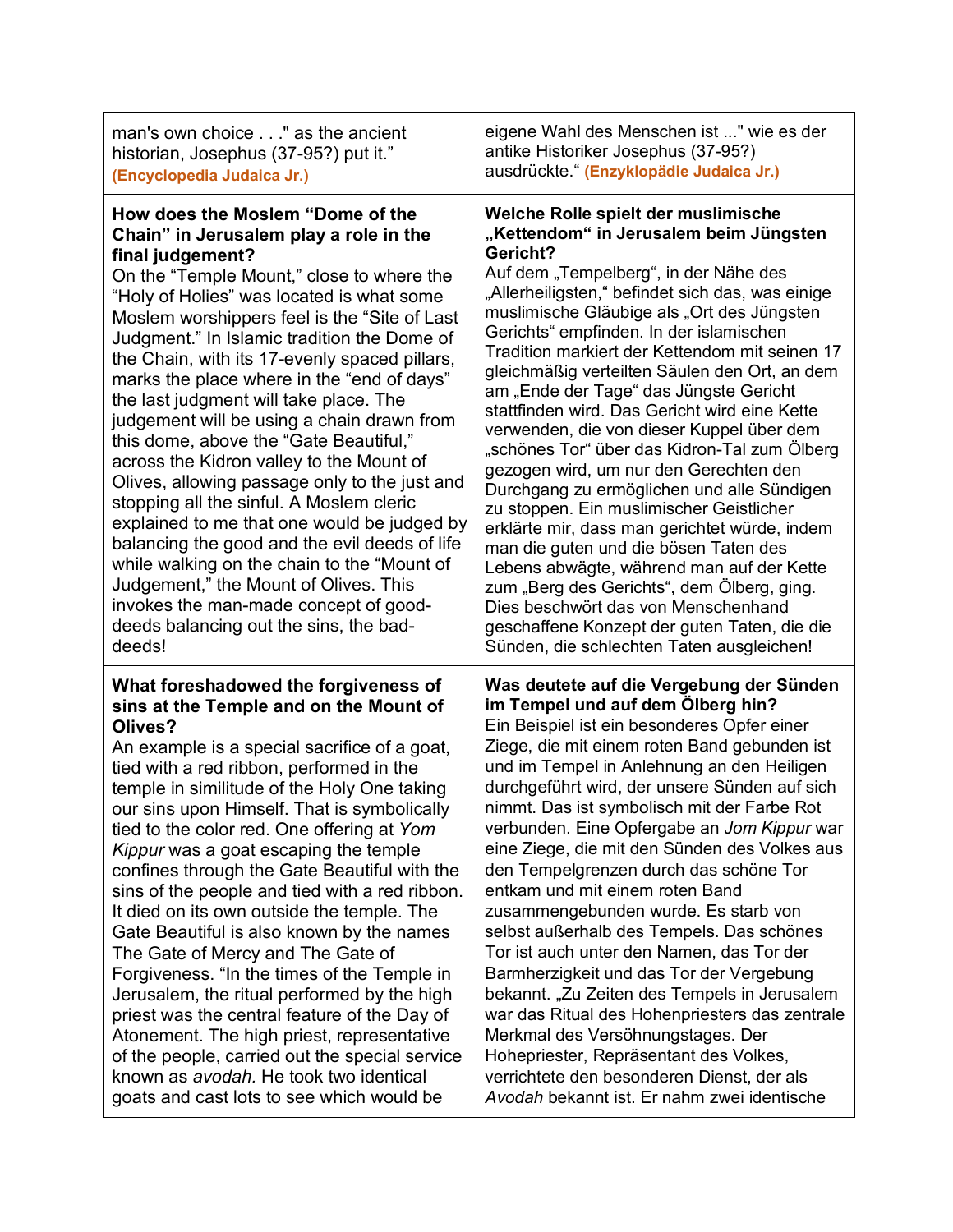sacrificed and which would be sent to *Azazel.* After sacrificing one of them, he sprinkled its blood on the altar and then confessed the sins of the people while placing his hands on the head of the live goat." **(Encyclopedia Judaica Jr.)** "How do we know that a crimson-colored strap is tied to the head of the goat that is sent [to '*Azaz'el'*]? because it is said, if your sins be as scarlet, they shall be as white as snow." **(Talmud, Shabbath 86a)** Another symbolic sacrifice was that of the red calf as mentioned in the scriptures. It was to be brought outside the temple and sacrificed and its ashes kept for a separate washing for a purification of sins. "This is the ordinance of the law which the LORD hath commanded, saying, Speak unto the children of Israel, that they bring thee a red heifer without spot, wherein is no blemish, and upon which never came yoke . . . bring her forth without the camp, and one shall slay her . . . and one shall burn the heifer . . . her skin, and her flesh, and her blood, with her dung . . . And a man that is clean shall gather up the ashes of the heifer, and lay them up without the camp in a clean place, and it shall be kept for the congregation of the children of Israel for a water of separation: it is a purification for sin." **(Numbers 19:2-9)** ". . . Red heifer - the animal whose ashes were used in the ritual purification ceremony . . . In biblical times, the heifer was first slaughtered outside the Israelite camp and then burned." **(Encyclopedia Judaica Jr.)** "The Bible is very specific about the kind of cow to be used. It had to be in perfect physical condition -- "a red heifer, faultless, containing no blemish and which has never been yoked." The rabbis interpreted "faultless" to mean perfect in color also, ruling that even two non-red hairs in its hide were enough to disqualify it. Obviously, such an animal was very rare and apparently the ceremony was performed only a very few times in all of ancient Jewish history." **(Encyclopedia Judaica Jr.)** The most significant offering in eternity started with the

Ziegen und warf das Los, um zu sehen, welche geopfert und welche nach Azazel geschickt würden. Nachdem er einen von ihnen geopfert hatte, sprengte er sein Blut auf den Altar und bekannte dann die Sünden des Volkes, während er seine Hände auf den Kopf der lebenden Ziege legte." **(Enzyklopädie Judaica Jr.)** Woher wissen wir, dass ein karmesinroter Riemen um den Kopf der Ziege gebunden ist, die [zu *'Azaz'el'*] geschickt wird? denn es heißt: Wenn deine Sünden scharlachrot sind, werden sie weiß wie Schnee." **(Talmud, Schabbat 86a)** Ein weiteres symbolisches Opfer war das des roten Kalbes, wie es in den heiligen Schriften erwähnt wird. Es sollte aus dem Tempel hinausgetragen und geopfert und seine Asche zur Reinigung von Sünden getrennt gewaschen werden. "Das ist die Verordnung, die der Herr erlässt: Sag den Israeliten, sie sollen dir eine fehlerlose, einwandfreie rote Kuh bringen, die noch nie ein Joch getragen hat . . . Dann soll man sie vor das Lager hinausführen und . . . Darauf verbrennt man die Kuh . . . Ihr Fell, ihr Fleisch und ihr Blut, alles soll man verbrennen . . . Ein reiner Mann sammelt die Asche der Kuh und legt sie an einen reinen Ort außerhalb des Lagers. Sie wird für die Gemeinde der Israeliten zur Zubereitung des Reinigungswassers aufbewahrt. Es ist ein Sündopfer." **(Numeri 19:1-9)** ". . . Rote Färse - das Tier, dessen Asche bei der rituellen Reinigungszeremonie verwendet wurde. . . In biblischer Zeit wurde die Färse zuerst außerhalb des israelitischen Lagers geschlachtet und dann verbrannt." **(Enzyklopädie Judaica Jr.)** "Die Bibel macht sehr genaue Angaben über die Art der zu verwendenden Kuh. Es musste in perfektem körperlichem Zustand sein – "eine rote Färse, fehlerfrei, ohne Makel und ohne Joch." Die Rabbiner interpretierten "fehlerlos" auch als perfekte Farbe und entschieden, dass sogar zwei nicht rote Haare in der Haut ausreichten, um sie zu disqualifizieren. Offensichtlich war ein solches Tier sehr selten und anscheinend wurde die Zeremonie in der gesamten alten jüdischen Geschichte nur sehr wenige Male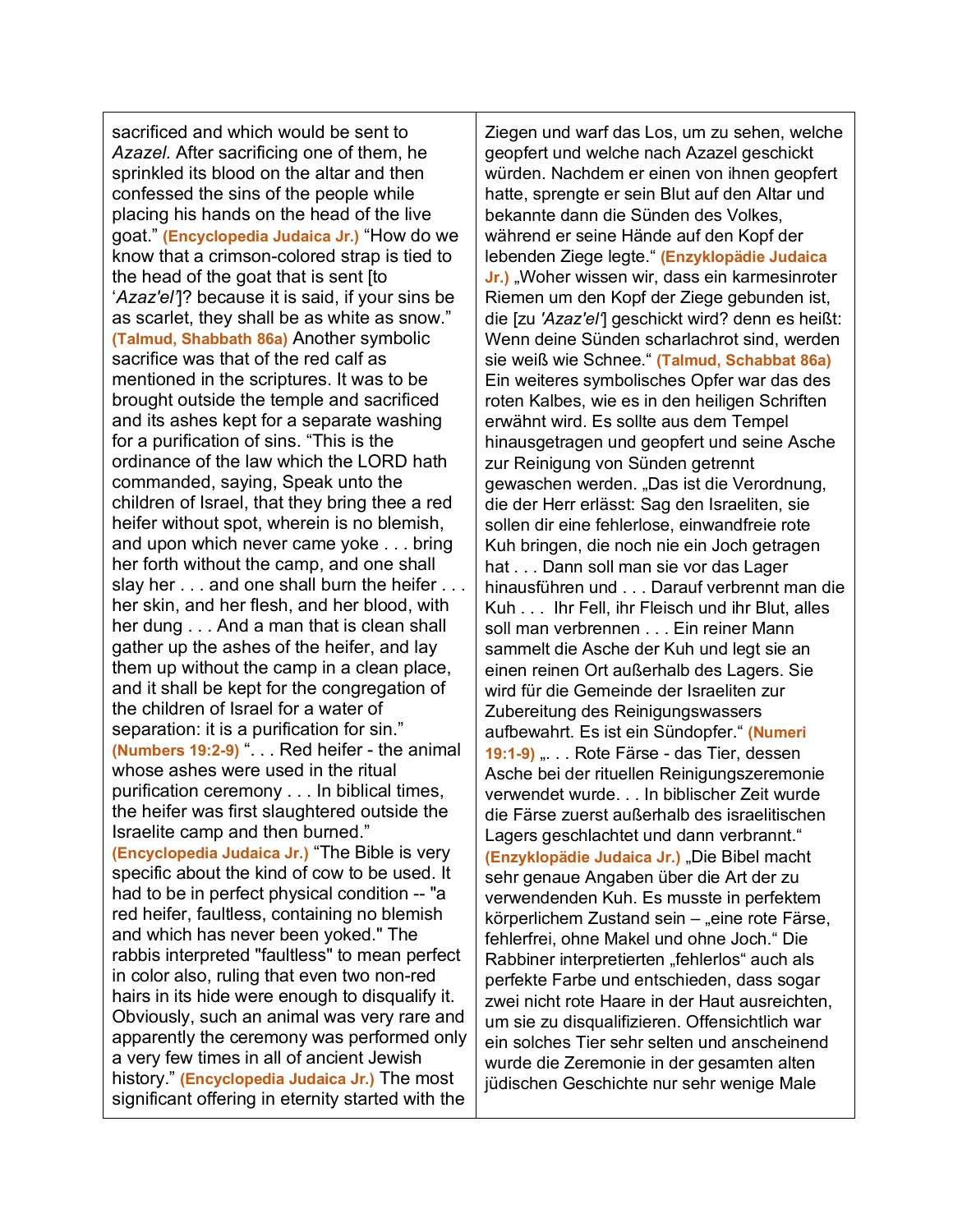"red" offering of the Sinless One on the Mount of Olives in spring of that year, just preceding the *Passover*. Astonished at the suffering He was experiencing as He was taking all the sins upon Himself, He cried out, "Not my will, but thine, be done." **(Matthew 26:39)** He bled from every pore in his body. His clothing must have been stained red. "Wherefore art thou red in thine apparel, and thy garments like him that treadeth in the winefat? I have trodden the winepress alone; and of the people there was none with me: for I will tread them in mine anger, and trample them in my fury; and their blood shall be sprinkled upon my garments, and I will stain all my raiment." **(Isaiah 63:2-3)** "Which suffering caused myself, even God, the greatest of all, to tremble because of pain, and to bleed at every pore, and to suffer both body and spirit--and would that I might not drink the bitter cup, and shrink– Nevertheless, glory be to the Father, and I partook and finished my preparations unto the children of men." (**Doctrine and Covenants 19:18-19)** ". . . I have trodden the wine-press alone, and have brought judgment upon all people; and none were with me; And I have trampled them in my fury, and I did tread upon them in mine anger, and their blood have I sprinkled upon my garments, and stained all my raiment . . ." **(Doctrine and Covenants 133:50-51)**

durchgeführt." **(Enzyklopädie Judaica Jr.)** Das bedeutendste Opfer in der Ewigkeit begann mit dem "roten" Opfer des Sündlosen auf dem Ölberg im Frühjahr dieses Jahres, kurz vor dem *Passah*. Erstaunt über das Leiden, das er durchlebte, als er alle Sünden auf sich nahm, rief er aus: "Aber nicht wie ich will, sondern wie du willst." **(Matthäus 26:39)** Er blutete aus jeder Pore seines Körpers. Seine Kleidung muss rot gefärbt sein. "Warum aber ist dein Gewand so rot, ist dein Kleid wie das eines Mannes, der die Kelter tritt? Ich allein trat die Kelter; von den Völkern war niemand dabei. Da zertrat ich sie voll Zorn, zerstampfte sie in meinem Grimm. Ihr Blut spritzte auf mein Gewand und befleckte meine Kleider." (Jesaja 63:2-3) "und dieses Leiden ließ mich, selbst Gott, den Größten von allen, der Schmerzen wegen zittern und aus jeder Pore bluten und an Leib und Geist leiden – und ich wollte den bitteren Kelch nicht trinken und zurückschrecken – doch Ehre sei dem Vater, und ich trank davon und vollendete meine Vorbereitungen für die Menschenkinder." **(Lehre und Bündnisse 19:18- 19)** "Ich habe die Weinkelter allein getreten und habe Gericht über alles Volk gebracht; und niemand war bei mir; und ich habe sie voll Ungestüm zertreten, und ich habe in meinem Zorn auf sie getreten, und mit ihrem Blut habe ich mir die Gewänder besprengt und meine Kleidung ganz befleckt;" **(Lehre und Bündnisse 133:50-51)**

**How do Jews rid themselves of sins?** Water and sins do have a connection and a place in Jewish traditions: "On the afternoon of the first day (of *Rosh Hashana*), it is customary to walk to the nearest body of running water and there symbolically "cast" one's sins into the water. The ceremony may be based on a verse in the biblical book of Micah: "And Thou (referring to God) shall cast all their sins into the depths of the seas" **(Micah 7:19)**. This practice, to which there is no reference in the *Talmud*, is generally called *Tashlikh*, probably after the Hebrew word meaning "cast" (*va-tashlikh*) in the

**Wie befreien sich Juden von Sünden?** Wasser und Sünden haben eine Verbindung und einen Platz in der jüdischen Tradition: "Am Nachmittag des ersten Tages (von *Rosch Haschana*) ist es üblich, zum nächsten fließenden Wasser zu gehen und dort symbolisch seine Sünden in die Wasser. Die Zeremonie kann auf einem Vers aus dem biblischen Buch Micha basieren: "Und du (in Bezug auf Gott) wirst alle ihre Sünden in die Tiefen der Meere werfen" **(Micha 7:19)**. Diese Praxis, auf die es im *Talmud* keinen Hinweis gibt, wird im Allgemeinen *Taschlikh* genannt, wahrscheinlich nach dem hebräischen Wort, das "gegossen" (*va-taschlikh*) im Vers von